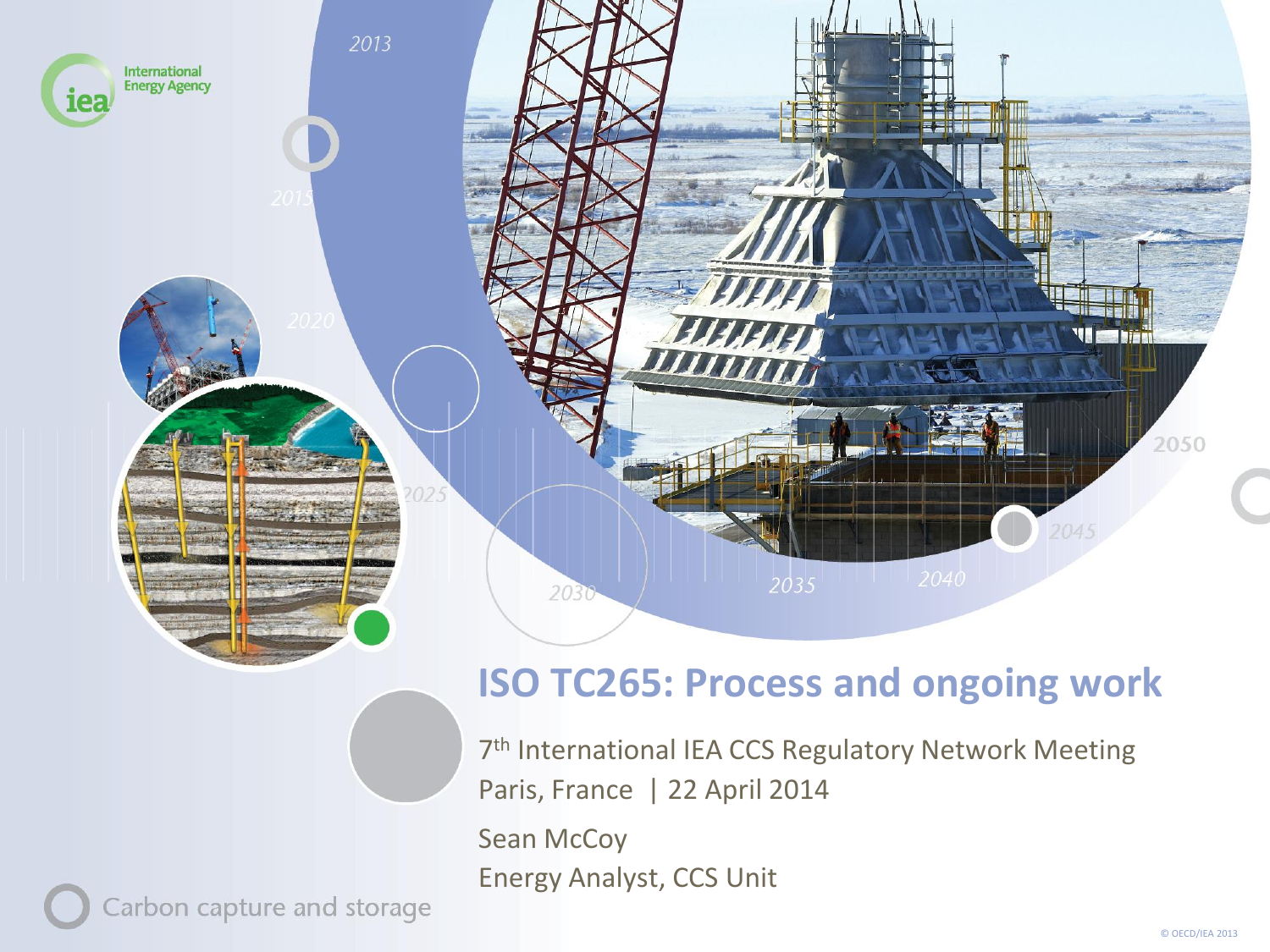



# **Objectives for today's presentation**

- 1. The (complex) organization of ISO TC 265
- 2. Activities of the six working groups (WG)
- 3. A dive into the work happening in WG3: **Storage**
- 4. How you can participate in ISO TC 265 activities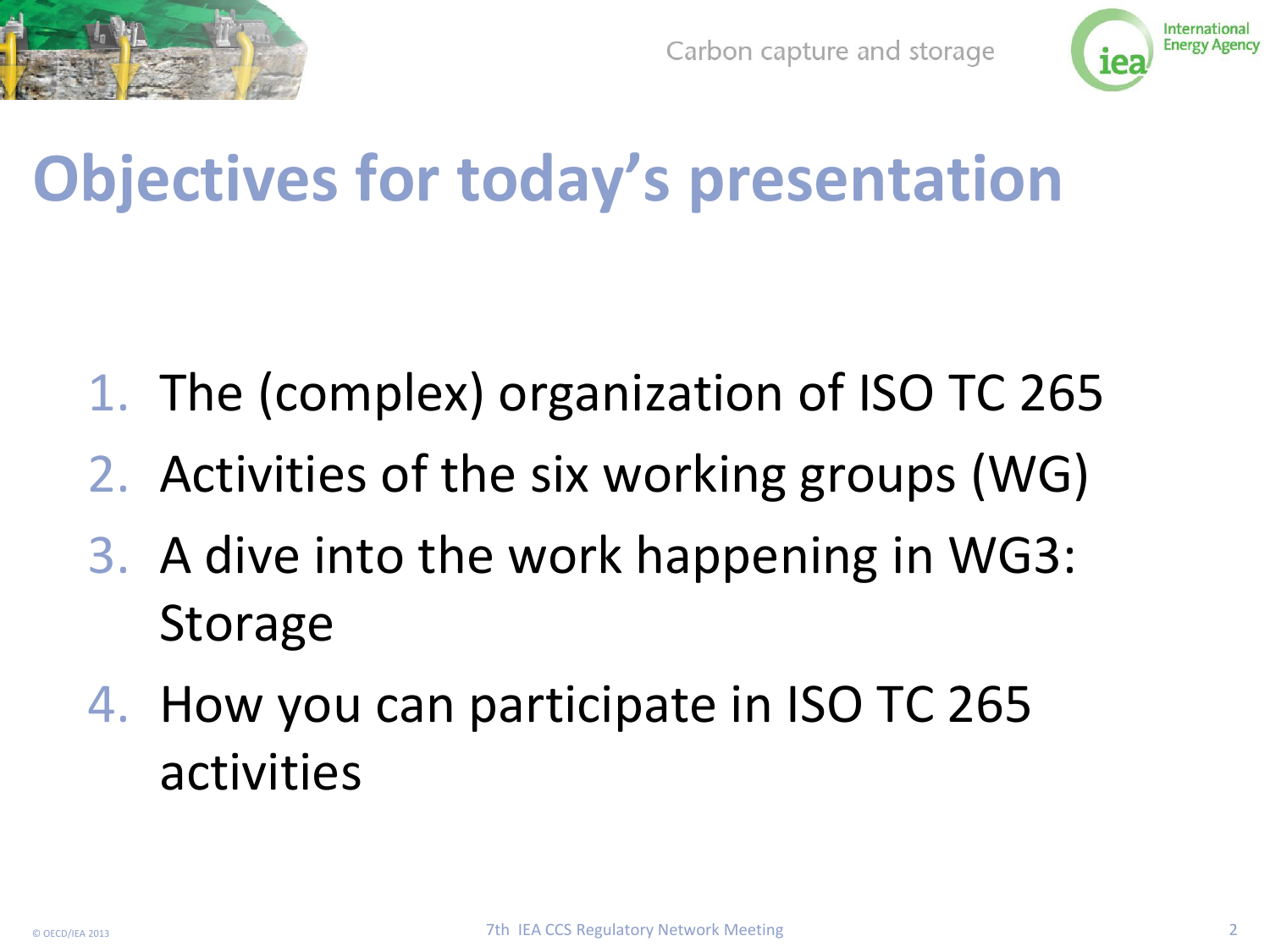

Carbon capture and storage



#### **Caveat**

#### I am reporting as an observer of the ISO process, **not** as a representative of ISO, the secretariat of TC265, or any of the participating national member bodies.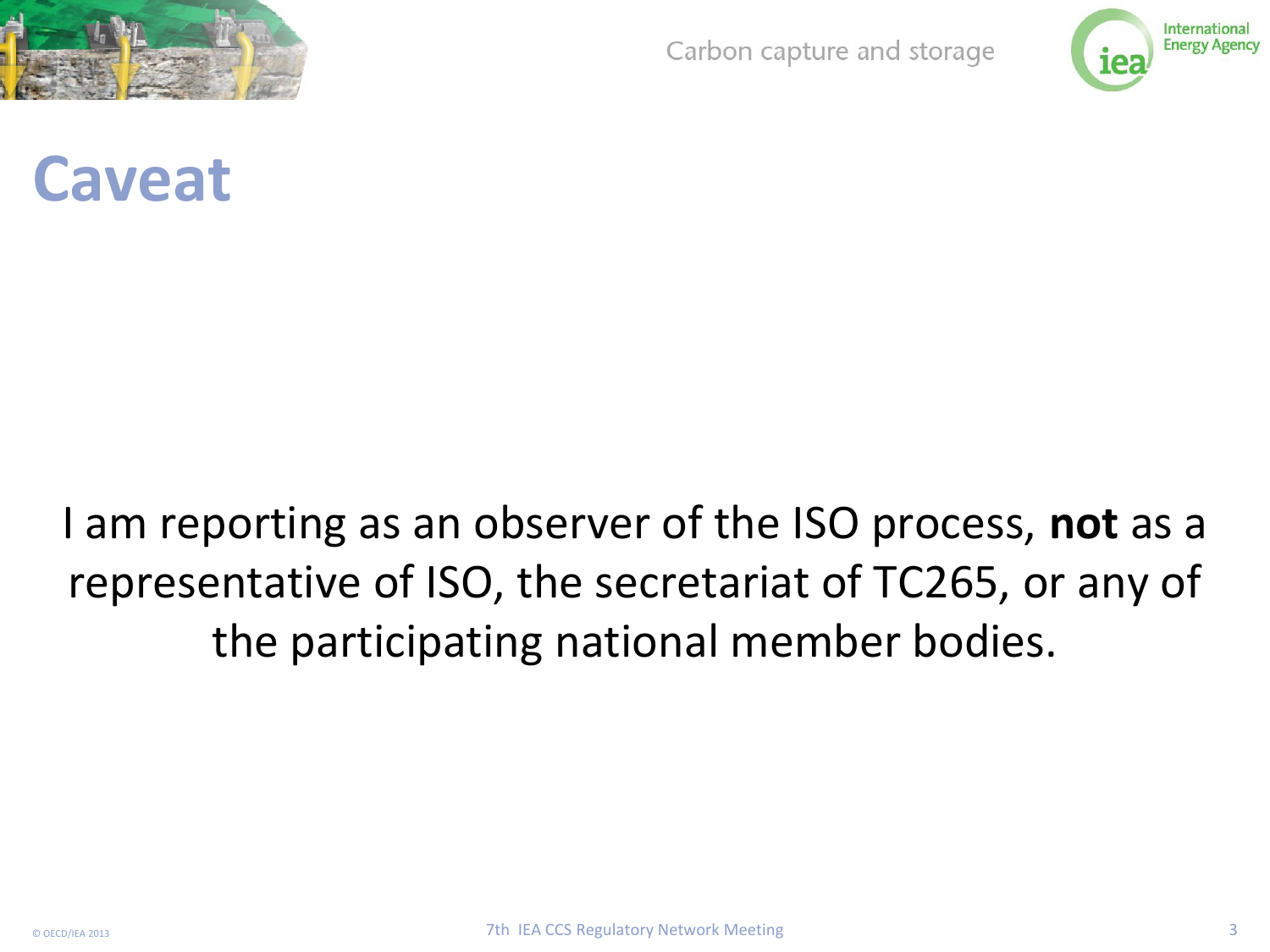



# **ISO TC 265 Leadership and scope**

- Chaired by Canada (Sandra Locke)
- Secretariat Standards Council of Canada (SCC), twinned with Standardization Administration of China (SAC)

Standardization of **design, construction, operation, and environmental planning and management, risk management, quantification, monitoring and verification**, and related activities in the field of carbon dioxide capture, transportation, and geological storage (CCS).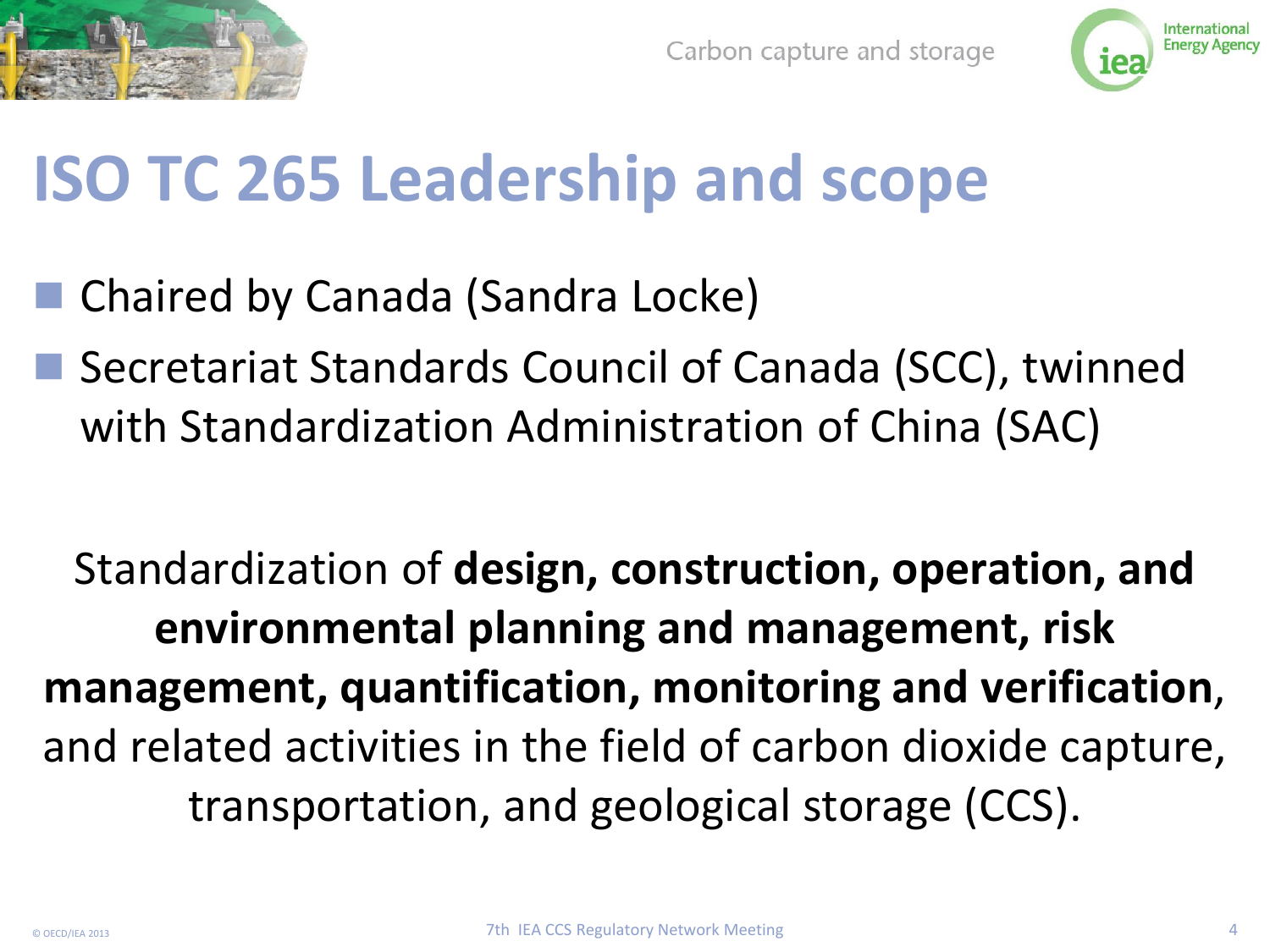

Carbon capture and storage



## **Organization of ISO TC265**



#### Figure: Jeff Walker, SCC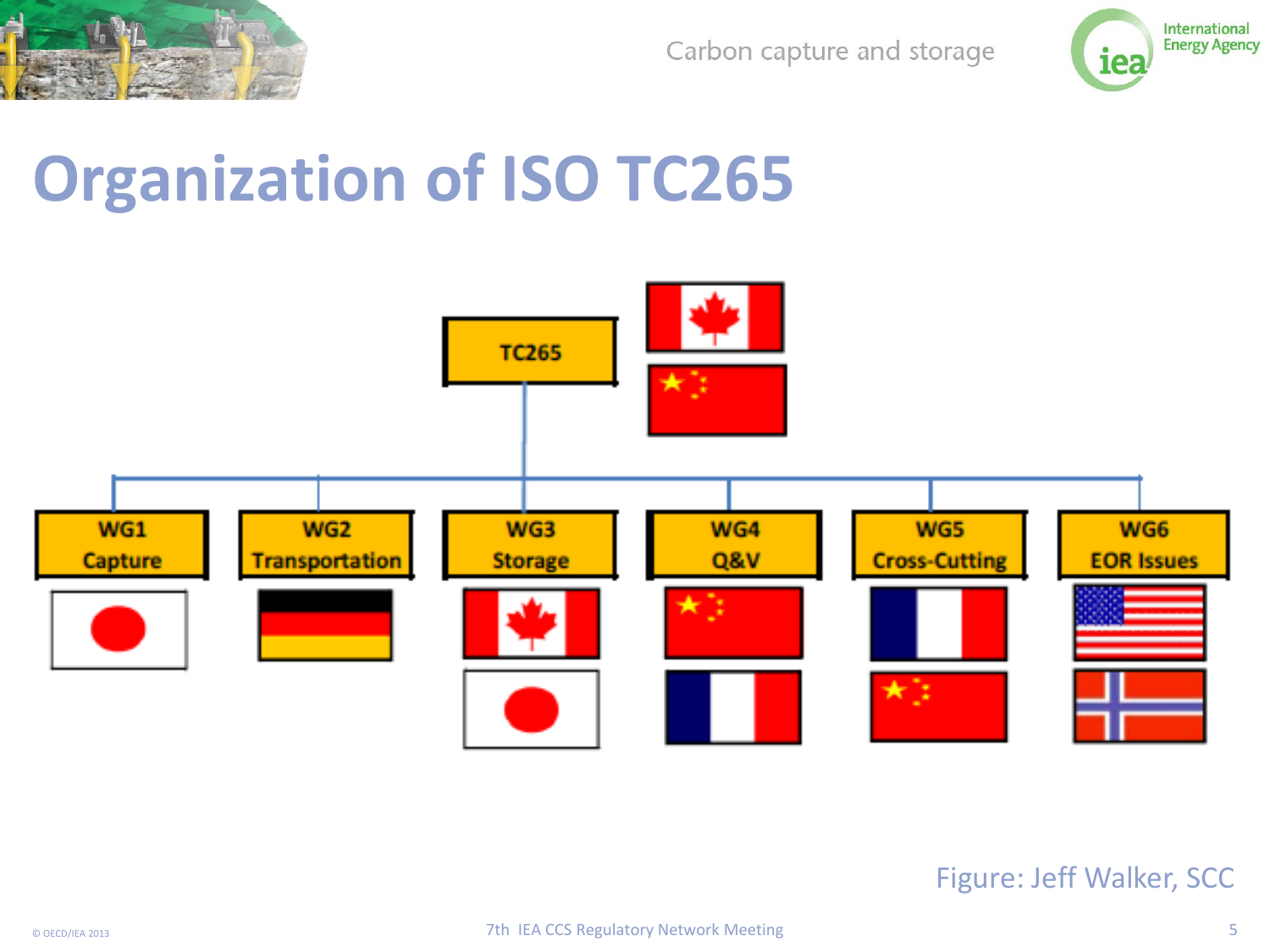



# **Membership of ISO TC265**

| <b>Countries</b>                                           |                                                                                        |                                                                                                     | <b>Liaisons</b>                                                                        |                                                                                                                    |
|------------------------------------------------------------|----------------------------------------------------------------------------------------|-----------------------------------------------------------------------------------------------------|----------------------------------------------------------------------------------------|--------------------------------------------------------------------------------------------------------------------|
| <b>P- Participating</b>                                    |                                                                                        | <b>O- Observing</b>                                                                                 |                                                                                        |                                                                                                                    |
| Australia<br>Canada<br>China<br>France<br>Germany<br>India | <b>Netherlands</b><br><b>Norway</b><br>Saudi Arabia<br>South Africa<br>Spain<br>Sweden | Argentina<br><b>Brazil</b><br><b>Czech Republic</b><br>Egypt<br>Finland<br>Islamic Republic of Iran | CO2GeoNet<br><b>CSLF</b><br><b>EIGA</b><br><b>GCCSI</b><br><b>IEA</b><br><b>IEAGHG</b> | <b>ISO TC67</b><br><b>ISO TC207</b><br><b>TC207/SC1</b><br><b>ISO TC207/SC7</b><br>ISO TC27/SC5<br><b>CENTC234</b> |
| <b>Italy</b><br>Japan<br>Republic of Korea<br>Malaysia     | Switzerland<br>United Kingdom<br><b>United States</b>                                  | New Zealand<br>Serbia<br>Sri Lanka                                                                  | <b>WRI</b>                                                                             |                                                                                                                    |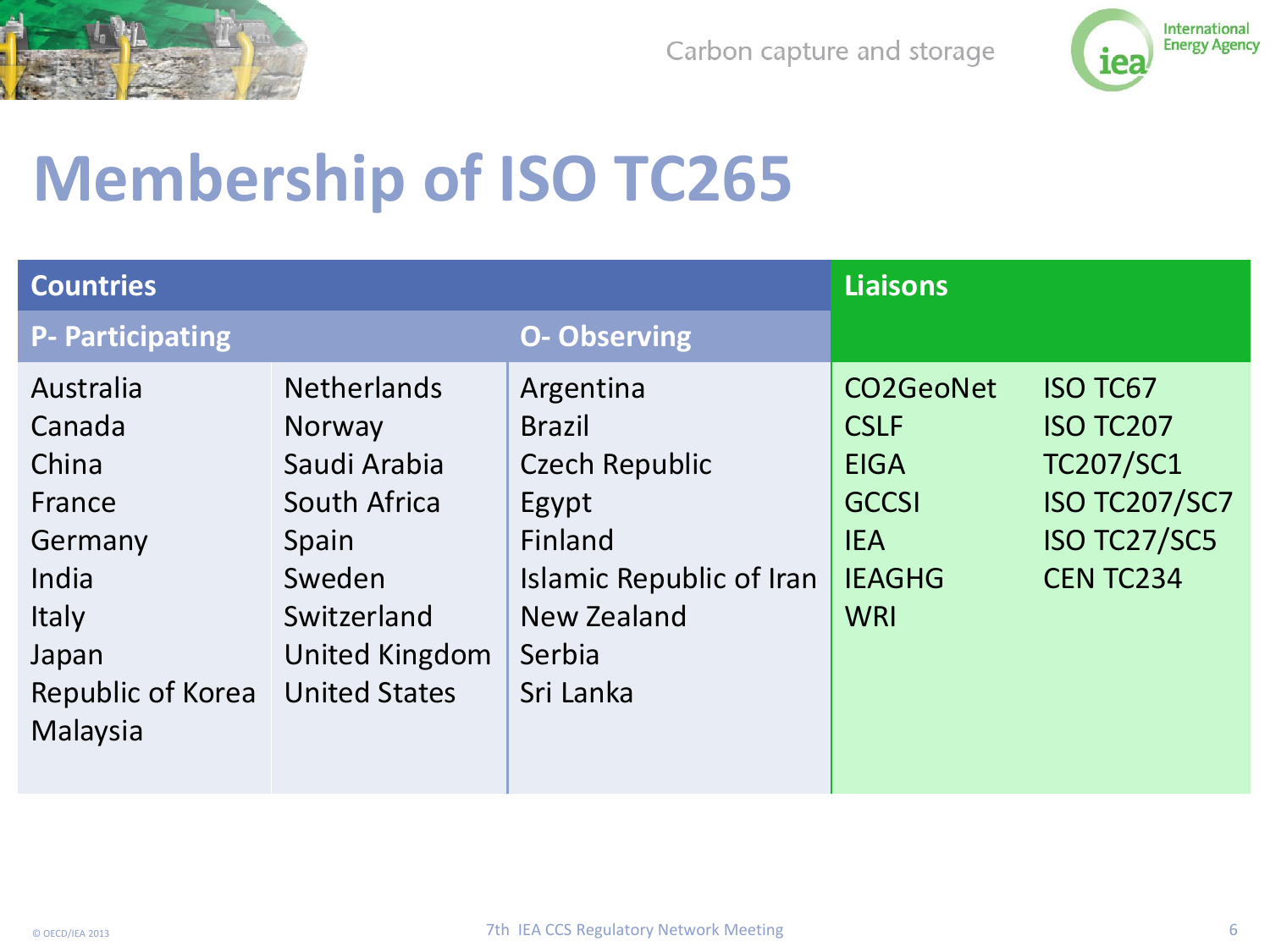



# **Membership of ISO TC265**

| <b>Countries</b>                                                                                                                                                                                   |                                                                                                                                                                       | <b>Liaisons</b>                                                                                                                                                                                                                                                  |
|----------------------------------------------------------------------------------------------------------------------------------------------------------------------------------------------------|-----------------------------------------------------------------------------------------------------------------------------------------------------------------------|------------------------------------------------------------------------------------------------------------------------------------------------------------------------------------------------------------------------------------------------------------------|
| <b>P- Participating</b>                                                                                                                                                                            | <b>O- Observing</b>                                                                                                                                                   |                                                                                                                                                                                                                                                                  |
| Member bodies that want<br>$\bullet$<br>to play an active role<br>Have obligation to vote<br>$\bullet$<br>Also identify experts to<br>$\bullet$<br>contribute<br>• Provide national<br>delegations | Those who wish to follow<br>Can still make<br>contributions<br>But do not want to<br>$\bullet$<br>commit<br>Open to ISO Member<br>bodies and Correspondent<br>members | International<br>$\bullet$<br>organizations<br><b>Internal liaisons</b><br>$\bullet$<br>(committee-to-<br>committee)<br>Participation or<br>$\bullet$<br>information<br>Helps to ensure wider<br>$\bullet$<br>acceptance, do not have a<br>vote, bring expertise |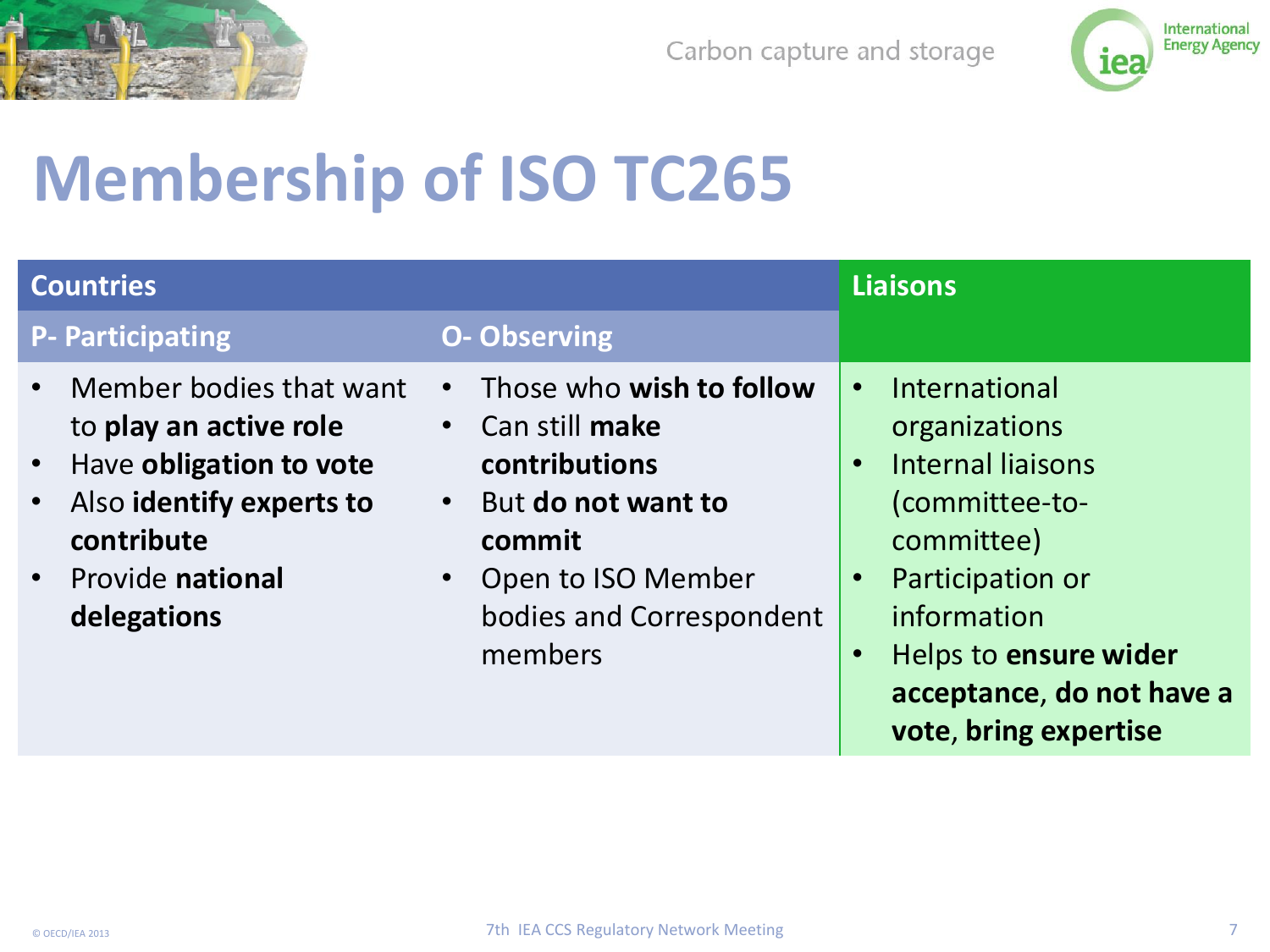



# **ISO TC 265 Meetings**

- Paris, France (June 2012)
- Madrid, Spain (February 2013)
- Beijing, China (September 2013)
- Berlin, Germany (April 2014)
- Birmingham, United States (January 2015)

#### *Next meeting to be held in Oslo, Norway in September 2015*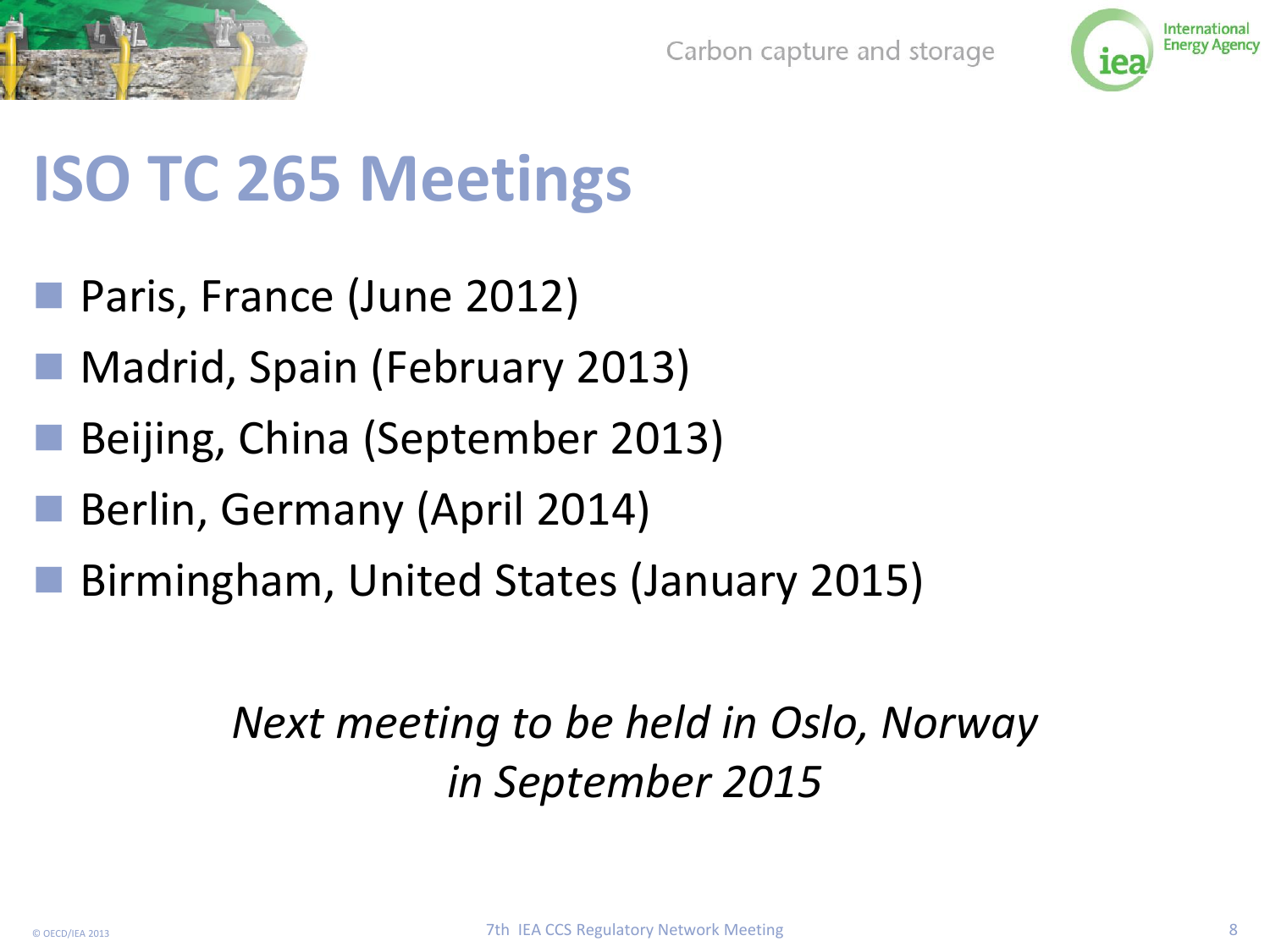

Carbon capture and storage



### **ISO Standards Development Process**

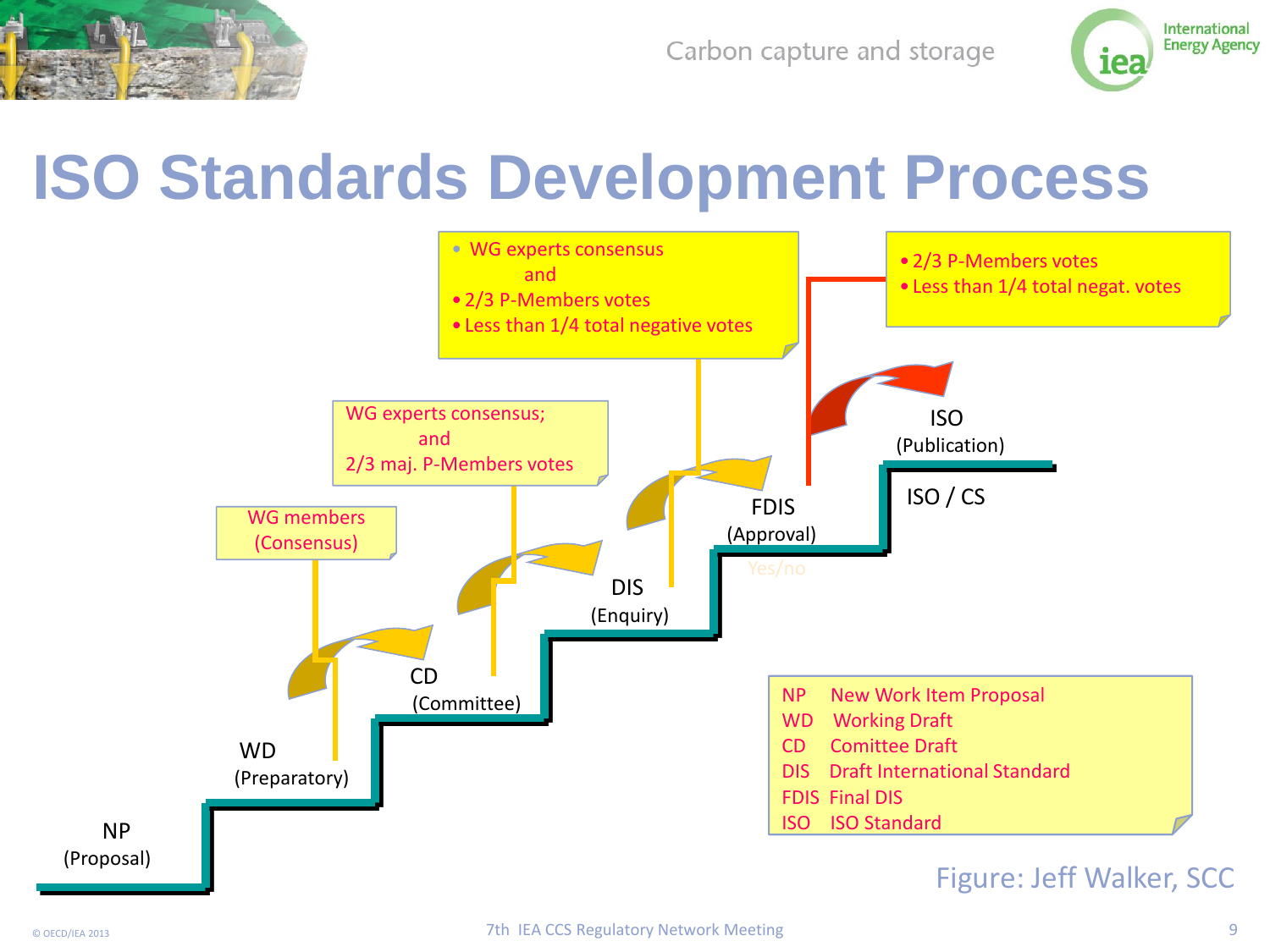



## **ISO TC265 Projects**

- **WG1** Carbon dioxide capture systems, technologies and processes *Technical report (TR) out for ballot, expected in 2015*
- **WG2** Pipeline transportation systems *International standard at CD stage, expected by 2016*
- **WG3** Geological storage of carbon dioxide *International standard at WD stage, expected by 2016*
- **WG4** Quantification and Verification Methodology *Technical report (TR) in development, expected in 2016*
- **WG5** Capture, transport and geological storage of  $CO<sub>2</sub> Vocabulary$ *International standard at CD stage, expected by 2015*
- **WG6** Carbon Dioxide Storage using EOR *TBD*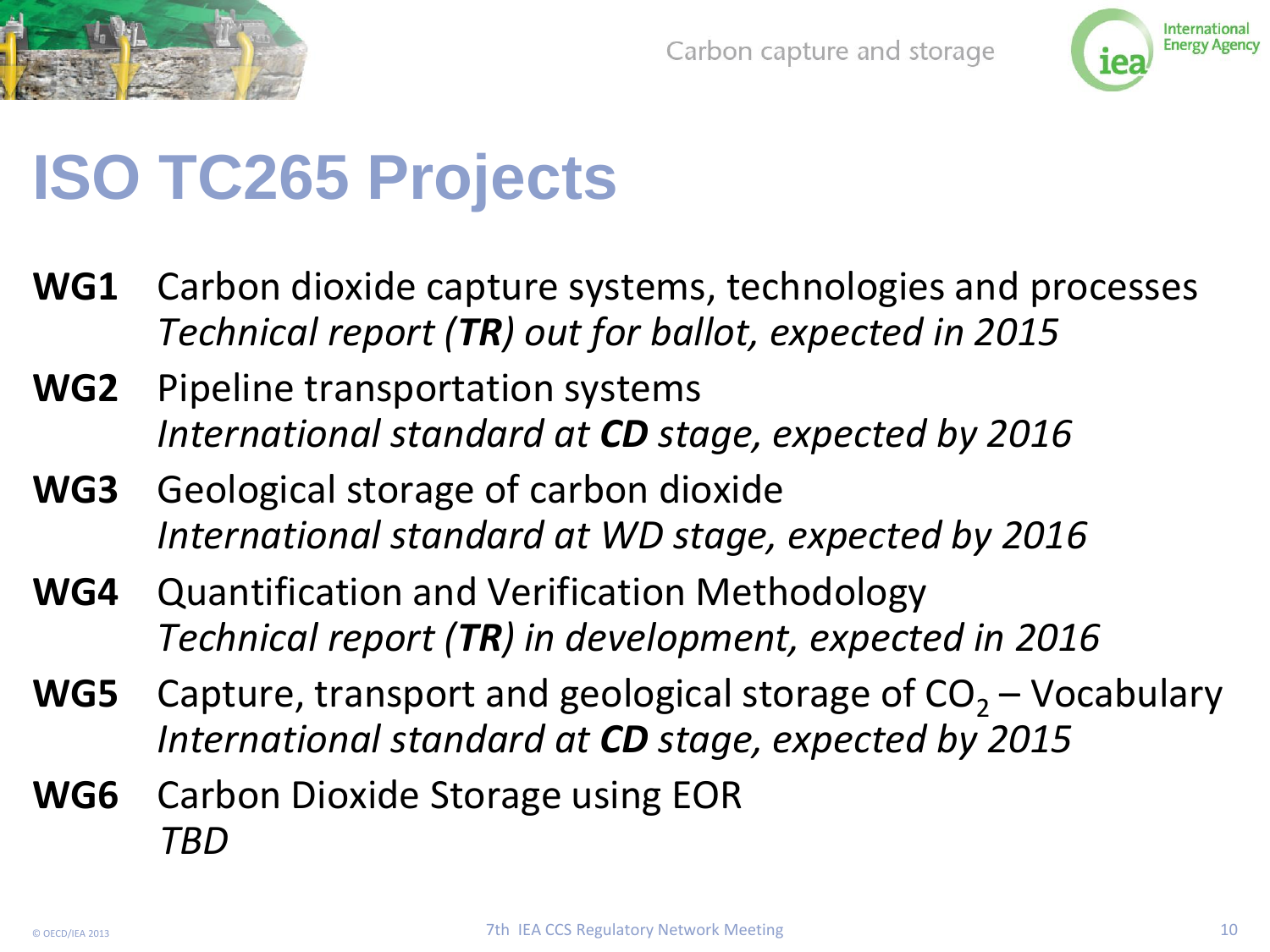



# **Objectives for today's presentation**

- 1. The (complex) organization of ISO TC 265
- 2. Activities of the six working groups (WG)
- 3. A dive into the work happening in WG3: **Storage**
- 4. How you can participate in ISO TC 265 activities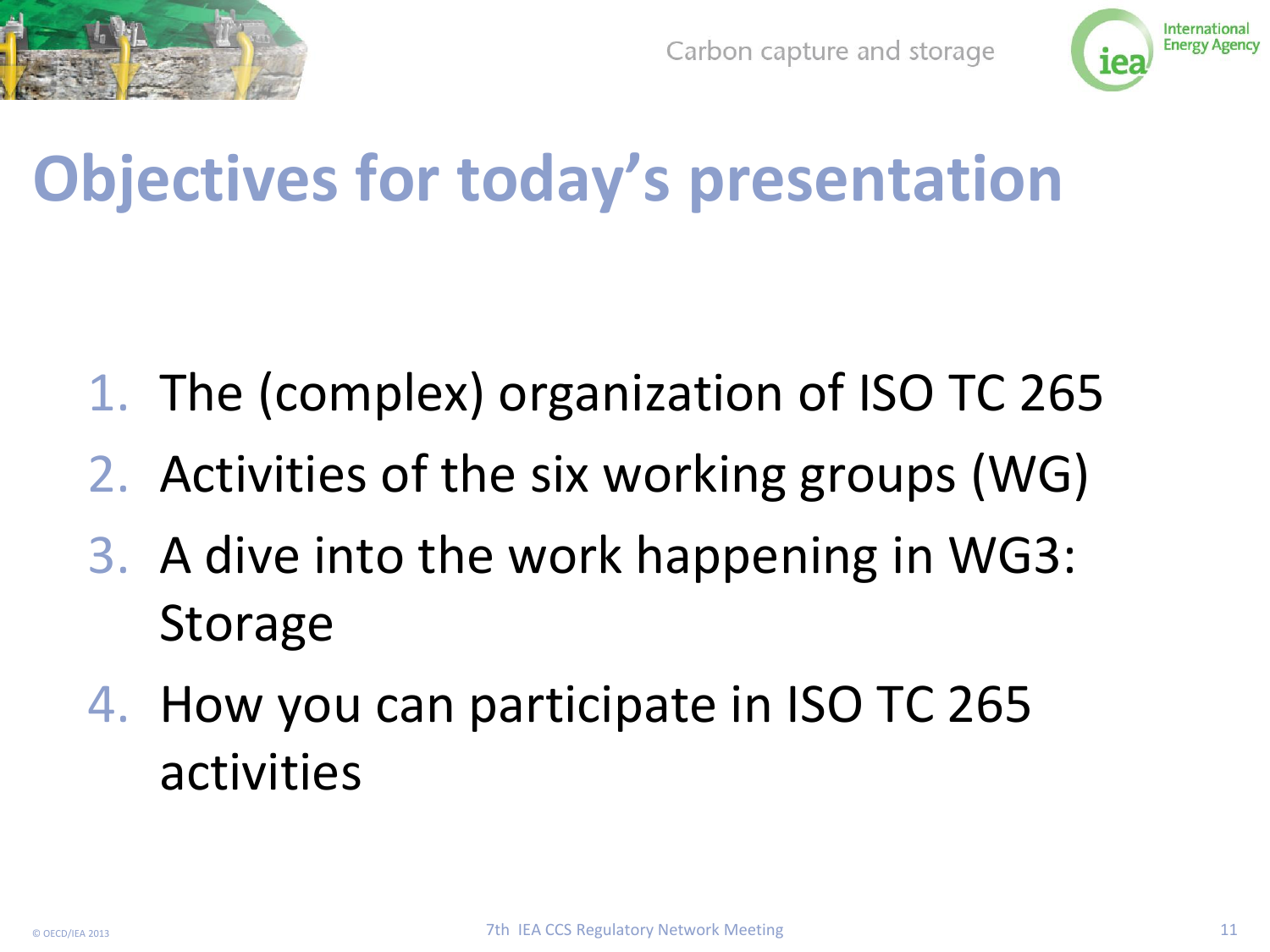



# **WG3: Storage**

- Chaired by Steve Whittaker (CSIRO) and Kinichiro Kusunose (AIST)
- Support from Lynn Barber (CSA Group)
- 1.1 This Standard:
- (a) establishes requirements and recommendations for the geological storage of carbon dioxide streams. The purpose of these requirements is to **promote commercial, safe, long- term containment of carbon dioxide in a way that minimizes risks** to the environment, natural resources, and human health.
- (b) is **applicable to saline aquifers and hydrocarbon reservoirs without associated hydrocarbon production**.
- (c) includes, activities associated with **site screening and selection, characterization, design and development, operation, and closure of storage sites**.
- (d) provides recommendations for the **development of management systems, community and other stakeholder engagement, risk assessment, and risk communication**.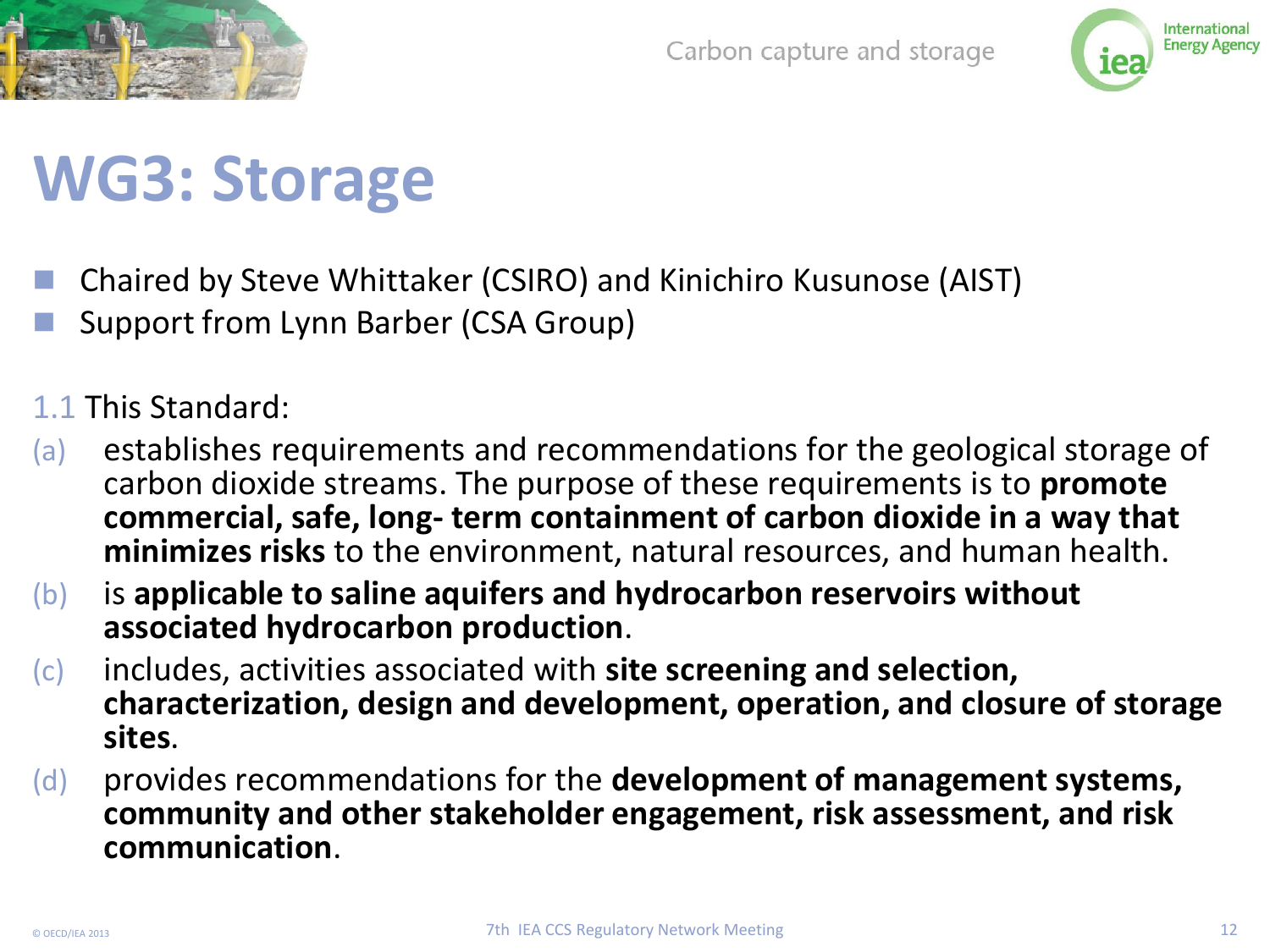



## **August 2014: Working draft table of contents**

- 1. Scope
- 2. Reference publications
- 3. Definitions
- 4. Management systems
- 5. Site screening, selection, characterization
- 6. Risk assessment
- 7. Well infrastructure development
- 8. CO2 Injection operations
- 9. Monitoring and validation
- 10. Closure

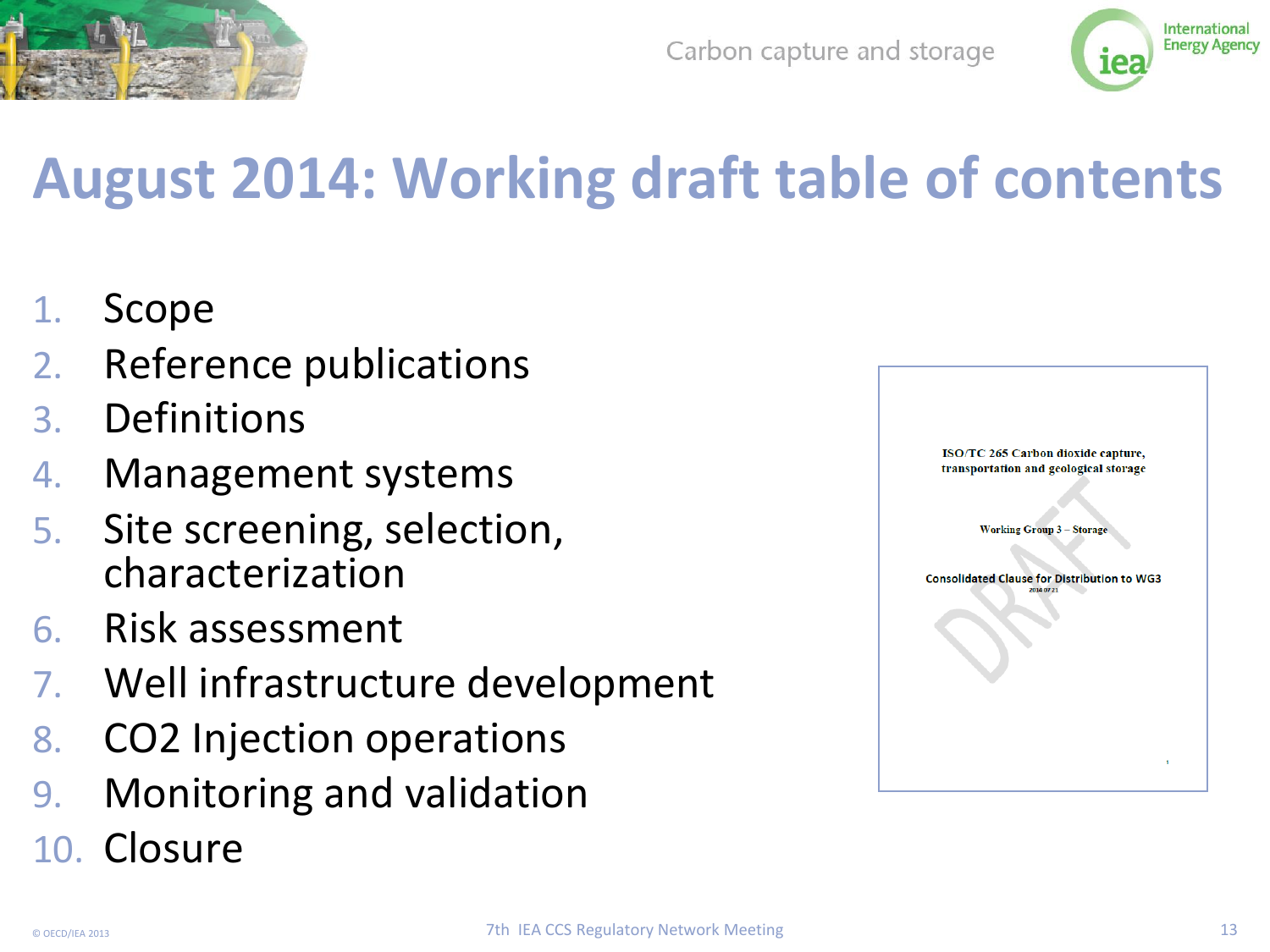



# **CSA Z741-12 and the ISO Process**

- CSA Z741-12 is serving as the seed document for ISO TC 265 Working Group 3
- $\blacksquare$  The scope was been revised to explicitly exclude storage associated with hydrocarbon recovery (e.g.,  $CO_2$ -EOR)
- $\blacksquare$  Each clause of the seed document is being thoroughly reviewed to:
	- ensure it is representative of international best practice;
	- appropriate for a wide variety of regulatory environments; and
	- For application to **offshore storage** (CSA Z741-12 doesn't address offshore operations)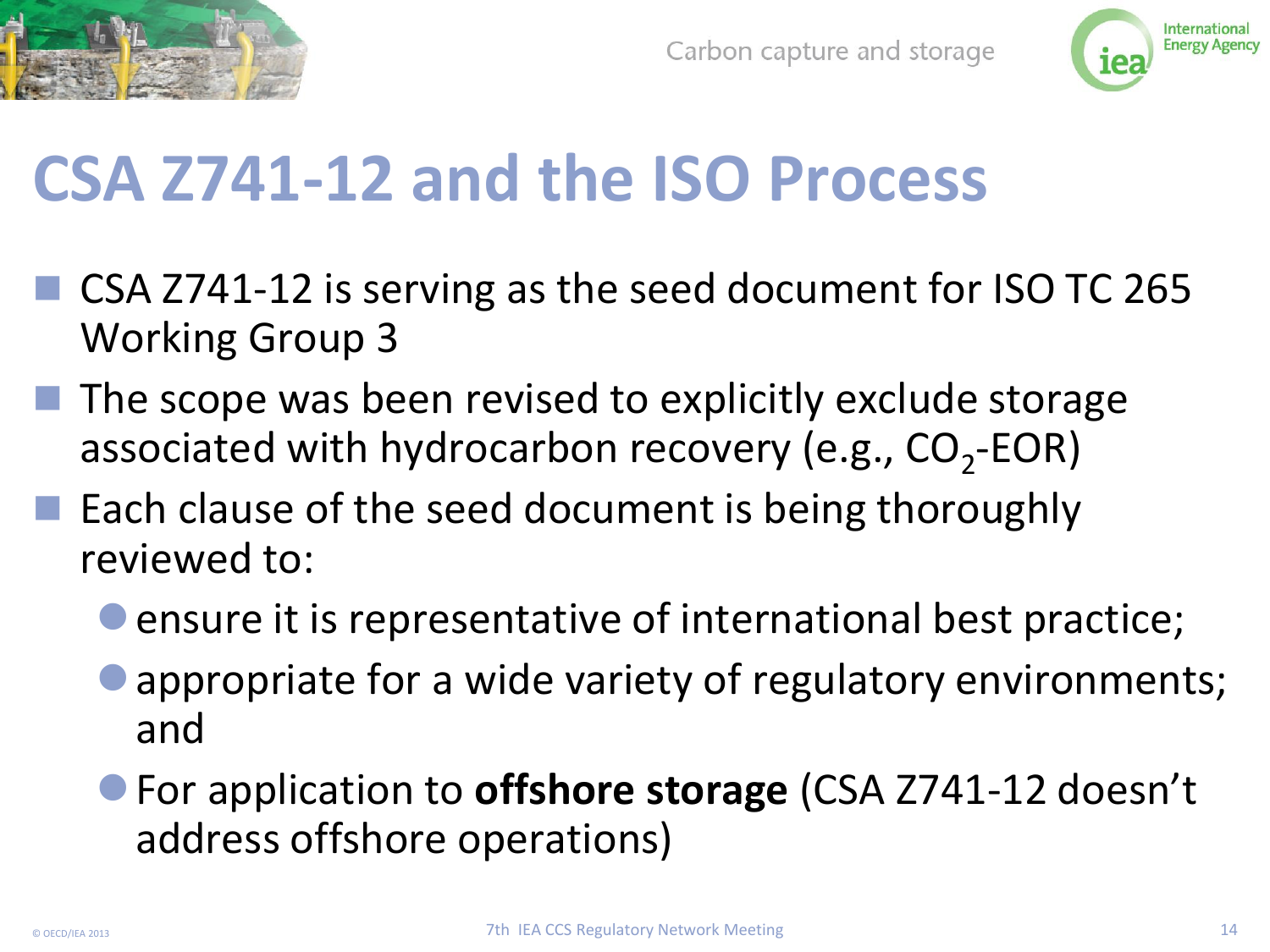



## **Process and upcoming milestones**

- Seven Technical Panels (TP), each composed of around ten technical experts, are revising the seed document – except for Clause 8, which is totally new
- $\blacksquare$  TP are currently resolving the over 700 issues flagged during an internal review in 2015
- $\blacksquare$  A committee draft will be sent to the larger TC in the summer for ballot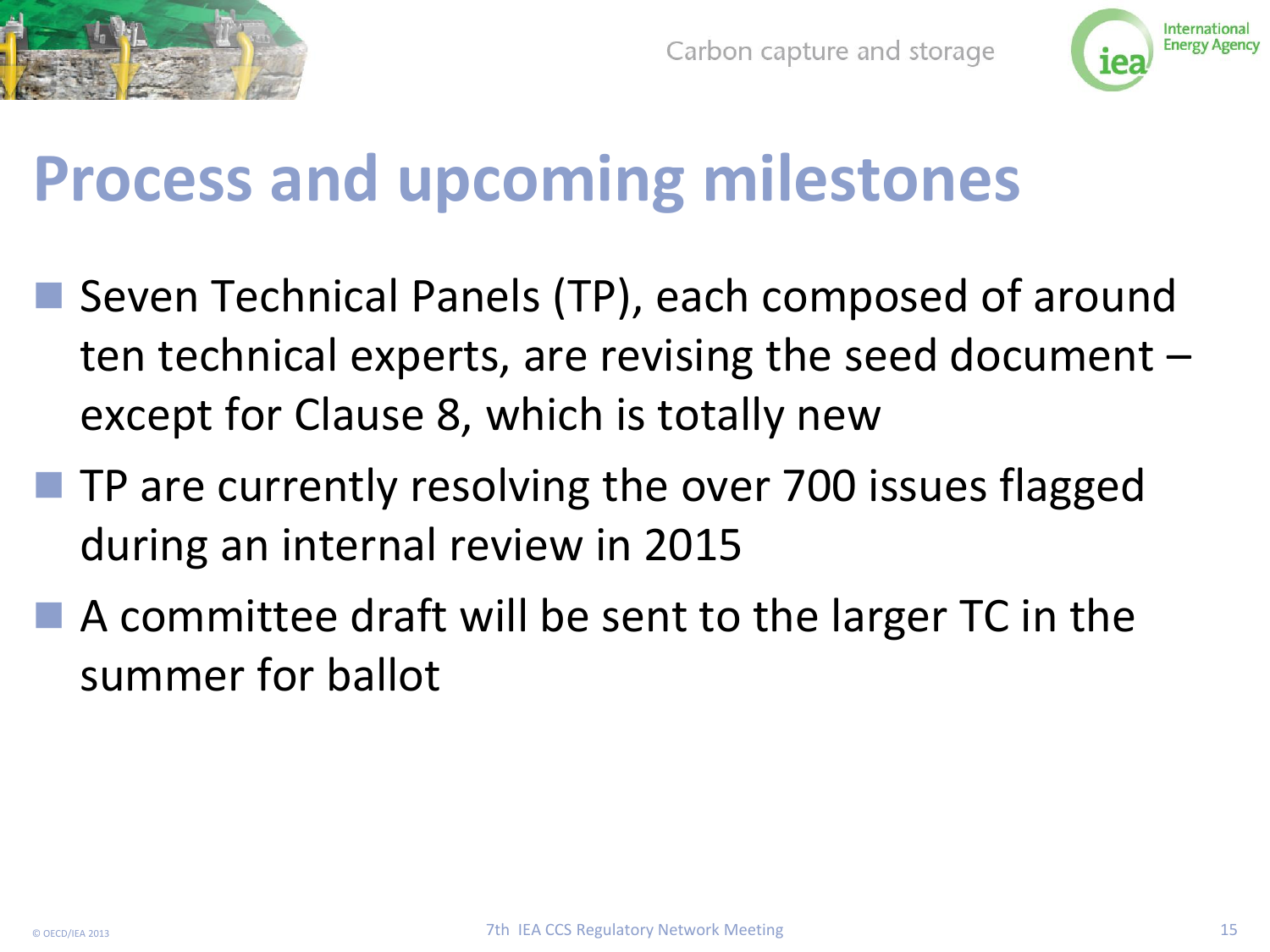



# **Objectives for today's presentation**

- 1. The (complex) organization of ISO TC 265
- 2. Activities of the six working groups (WG)
- 3. A dive into the work happening in WG3: **Storage**
- 4. How you can participate in ISO TC 265 activities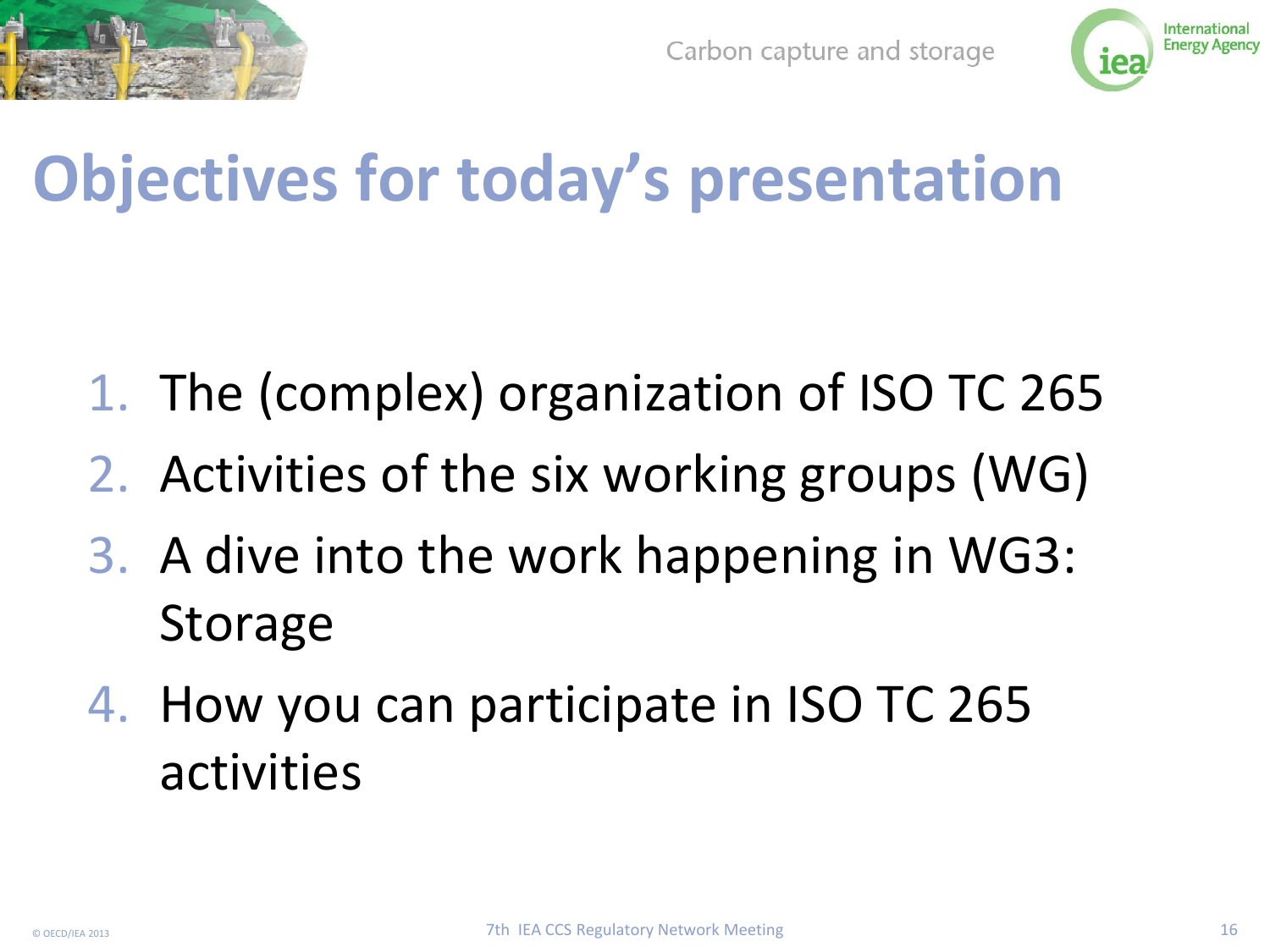



# **Participating in TC 265 activities**

Two routes to participate:

- 1. Participate through your national mirror committee
- 2. Get involved informally as a technical expert on at TP

*Feel free to contact me (or any other participant in TC265) for more information*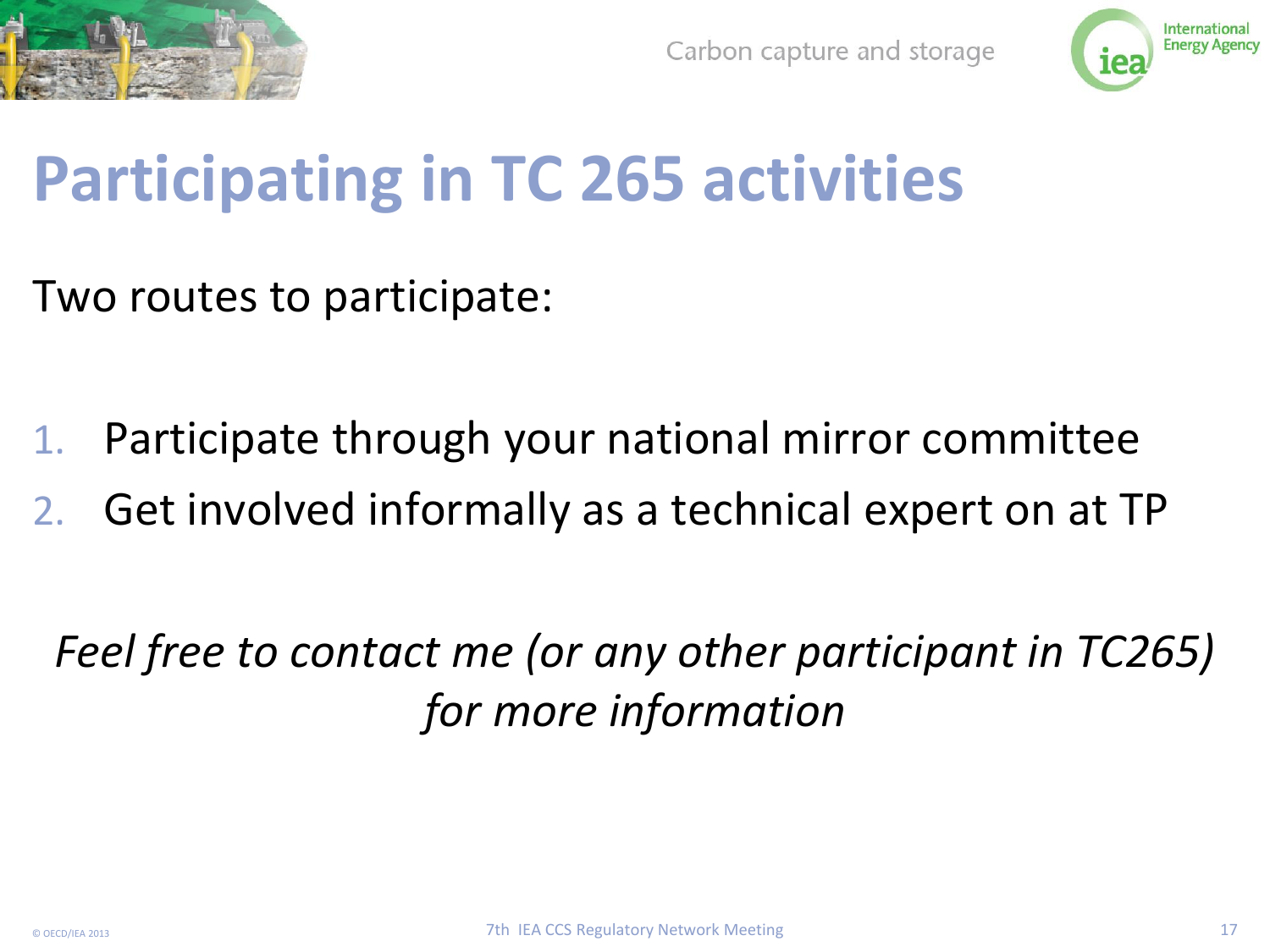



# **A few personal observations**

- 1. A voluntary technical standard *does not* have the force of regulation *unless* it is incorporated in to law or regulation
- 2. CCS standardization activities are different than traditional standards (focused on encouraging trade), and require technical experts to make subjective judgments on acceptable levels of risk
- 3. There is a tenancy for technical experts to defer to regulators while regulators appear to be deferring to technical experts
- 4. As is common in standardization processes, parties behave strategically to achieve their own objectives